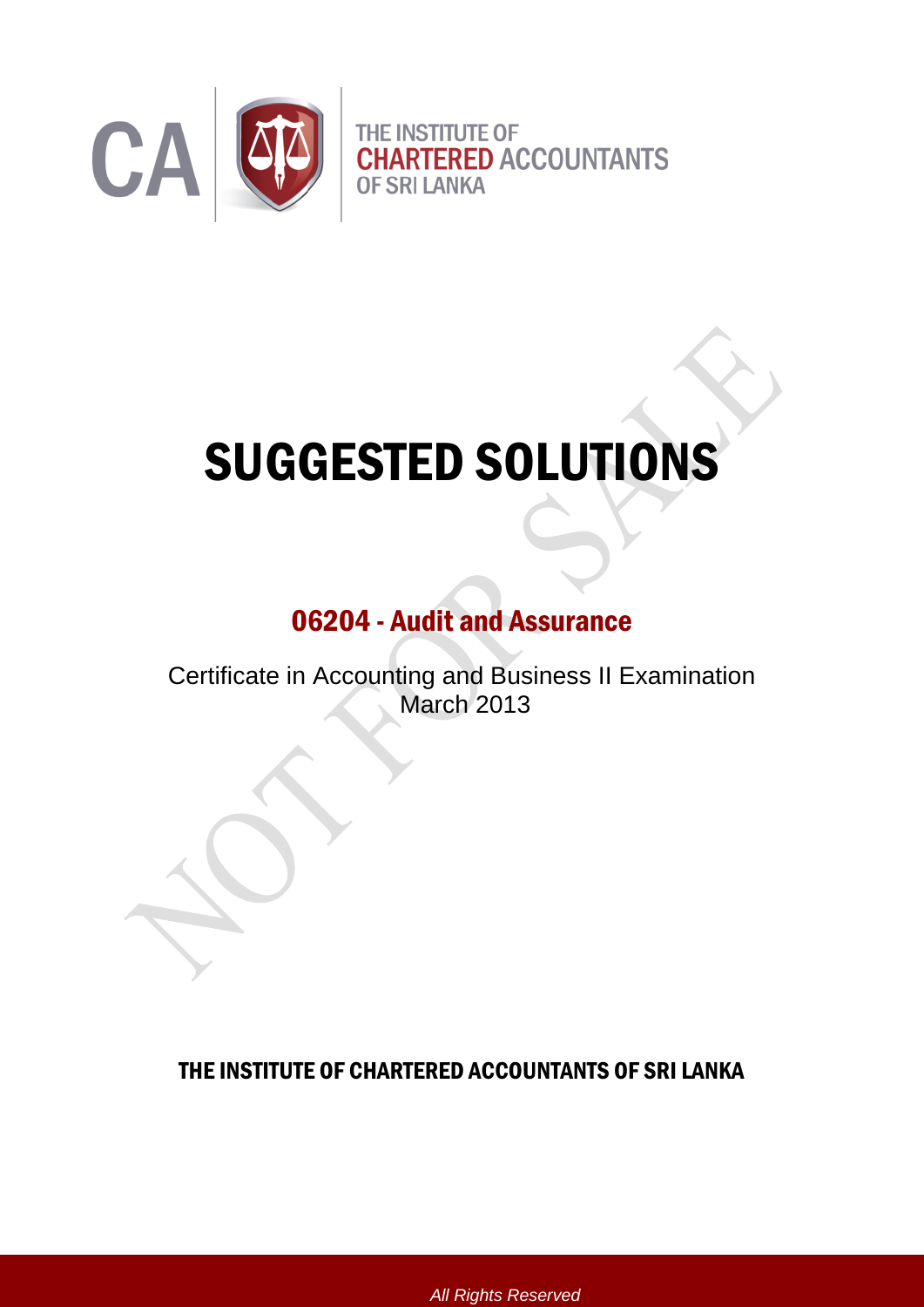- a.
- i. Enhance the credibility of information
- ii. Reduce the risk of management biasness
- iii. Draws the attention of the user to any deficiencies in the information being reported on

(3 marks)

#### b.

- i. Requirements of any legislation or regulation under which the engagement is conducted
- ii. The terms and conditions of engagement
- iii. Ethical and professional standards
- iv. Quality control standards
- v. Internal regulations and internal control procedures
- c. To reduce the risk of;
	- i. overlooking suspicious circumstances.
	- ii. over generalizing when drawing conclusions from observations
	- iii. using faulty assumptions in determining the nature, timing and extent of the audit procedures and evaluating the results

(2 marks)

(4 marks)

d. In a reasonable assurance engagement, the practitioner expresses the conclusion in the positive form, e.g. in our opinion the financial statements give a true and fair view of the financial position ……..

In a limited assurance engagement the practitioner express the conclusion in negative form, i.e. based on our work nothing has come to our attention that causes us to believe that the accompany financial statements do not give a true and fair view.

(4 marks)

- e.
- i. Use of selective testing.
- ii. Inherent limitations of internal control
- iii. Audit evidence is more persuasive than conclusive
- iv. Reliance on the information provided by the responsible party
- v. High involvement of judgment
- vi. Involvement of estimates

(4 marks)

- f. i. Determining whether the prior period's closing balances have been correctly b/f to current period.
	- ii. Determining whether the opening balances reflect the application of appropriate accounting policies.
	- iii. Performing one or more of the following:
		- Where the prior year financial statements were audited, reviewing, the predecessor auditor's working papers to obtain evidence regarding the opening balances (it is important to follow the relevant ethical and professional requirements when communicating with the predecessor auditor)
		- Evaluating whether audit procedures performed in the current period provide evidence relevant to the opening balances; or
		- Performing specific audit procedures to obtain evidence regarding opening balances.

(3 marks) (Total 20 marks)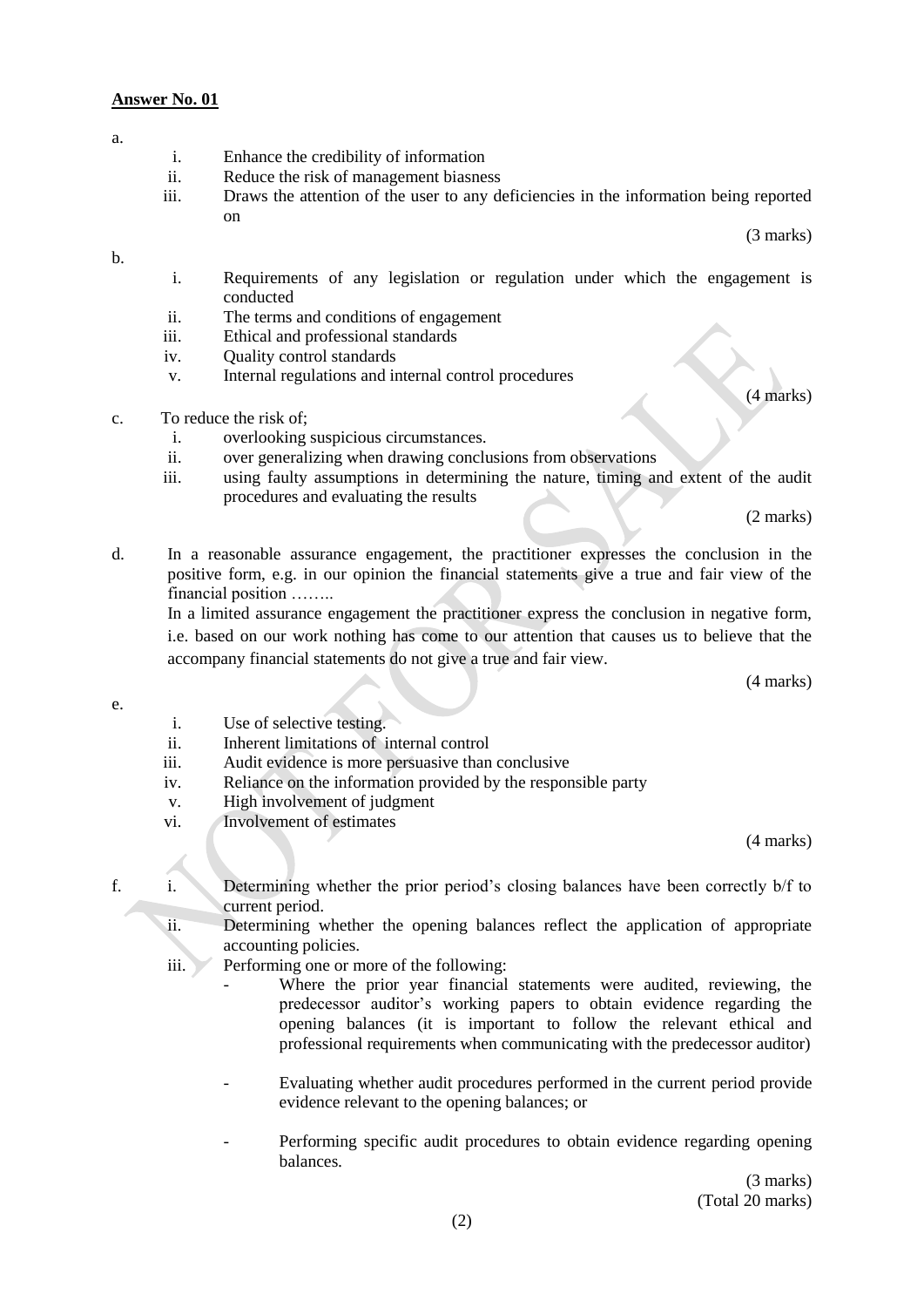(a) (i) Documents and communication of audit committees would include a clear picture on the duties of management and the external practitioner. It is also important that the governance practices of an organisation to have proper communications with the stakeholders in educating them on the roles and responsibilities of each party while ensuring transparency.

(3 marks)

- (ii) The objective of the engagement
	- Responsibilities of each party involved in the engagement
	- Scope of the engagement
	- The fact that due to the inherent limitations of audit and inherent limitations of internal controls there is an unavoidable risk that some material misstatements may not be detected even though the audit was properly planned and performed as per SLAuS.

(3 marks)

#### (iii) Factors to be considered:

- 1. Any indication that the entity misunderstands the objective and scope of the audit.
- 2. Any revised or special terms of the audit engagement.
- 3. A recent change in senior management
- 4. A significant change in ownership.
- 5. A significant change in nature of size of the entity's business.
- 6. Change in legal or regulatory requirements.
- 7. A change in the financial reporting framework adopted in the preparation of financial statements.
- 8. A change in other reporting requirements.

(3 marks)

#### (b) (i) **Events occurring up to the date of the auditor's report**

- \* Reviewing procedures that have been established by management to ensure that subsequent events are identified.
- \* Reading minutes of the meetings of shareholders, those charged with governance, including established committees such as relevant executive committees and the audit committee, held after period end and inquiring any matters discussed at meetings for which minutes are not yet available.

Reading the entity's latest subsequent interim financial statements and as considered necessary and appropriate, budgets, cash flow forecasts and other related management reports for periods after the date of the financial statements.

- \* Inquiring or extending previous oral or written inquiries of the entity's legal counsel concerning litigation and claims.
- $\mathbf{\hat{P}}$  Inquiring of management as to whether any subsequent events have occurred which might affect the financial statements
- $\mathbf{\hat{\cdot}$  Examples of inquiries of management on specific matters are:
	- The current status of items that are accounted for on the basis of preliminary or inconclusive data.
	- Whether new commitments, borrowings or guarantees have been entered into.
	- Whether sales or acquisition of assets have occurred or are planned.
	- Whether the issue of new shares or debentures or an agreement to merge or liquidate has been made or is planned.
	- Whether any assets have been appropriated by the government or destroyed, for example, by fire or flood.
	- Whether there have been any developments regarding contingencies.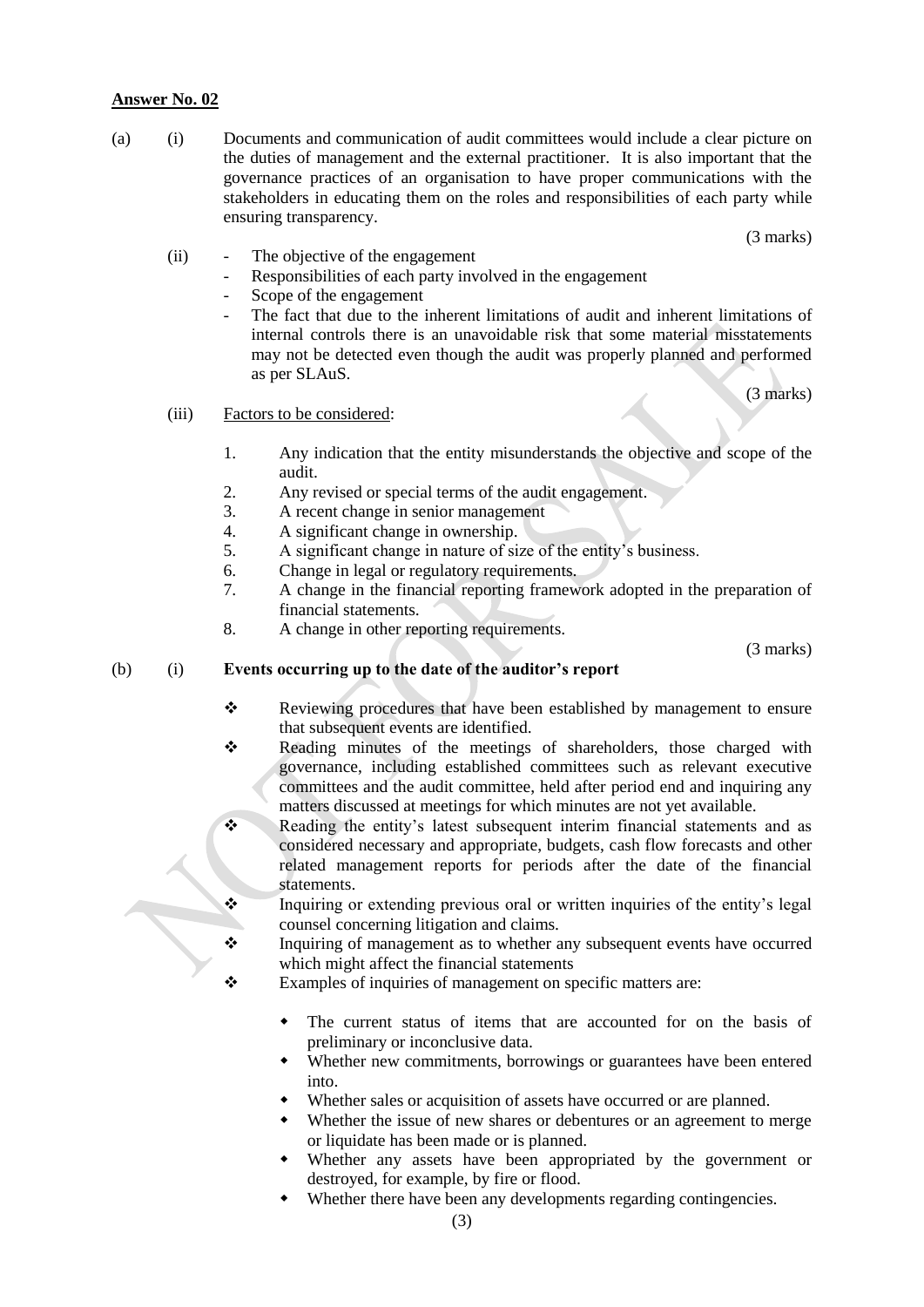- Whether any unusual accounting adjustments have been made or are contemplated.
- Whether any events have occurred or are likely to occur which will bring into question the appropriateness of accounting policies used in the financial statements as would be the case, for example, if such events call into question the validity of the going concern assumption.

(3 marks)

#### (ii) **Accounting estimate:**

- 1. Review and test the process used by management to develop the estimate;
- 2. Use an independent estimate for comparison with that prepared by management;
- 3. Review of subsequent events which provide audit evidence of the reasonableness of the estimate made.

(3 marks)

- (c) 1. Current Liabilities are in excess of Current Assets.
	- 2. The loss for the year will wipe out the retained earnings balance.
	- 3. The loan repayments have not been made, the terms and conditions of the loan covenants may have been breached.
	- 4. Loss of key sales personnel.
	- 5. Loss of key customer.

(4 marks)

- (d) Inquire and understand how the expert is satisfied that the source data are relevant and reliable
	- Verifying the origin of the data including obtaining an understanding of and where applicable testing the internal controls over data and where relevant its transmission to the expert.
	- Reviewing the data for completeness and internal consistency.
	- If the expert has tested the source data inquiring of that expert by the auditor or supervision or review of expert's tests may be appropriate to evaluate that data's relevance, competences and accuracy.

(4 marks)

- (e) 1. Comparable information of prior periods.
	- 2. Anticipated results of the entity, such as budgets or forecasts or expectations of the auditor, such as an estimation of depreciation.
	- 3. Similar industry information e.g. ratio of sales to accounts receivable.
	- 4. Consideration of relationships among elements of financial information.
	- 5. Consideration of relationships between financial information and relevant nonfinancial information e.g. payroll costs to number of employees.

(2 marks)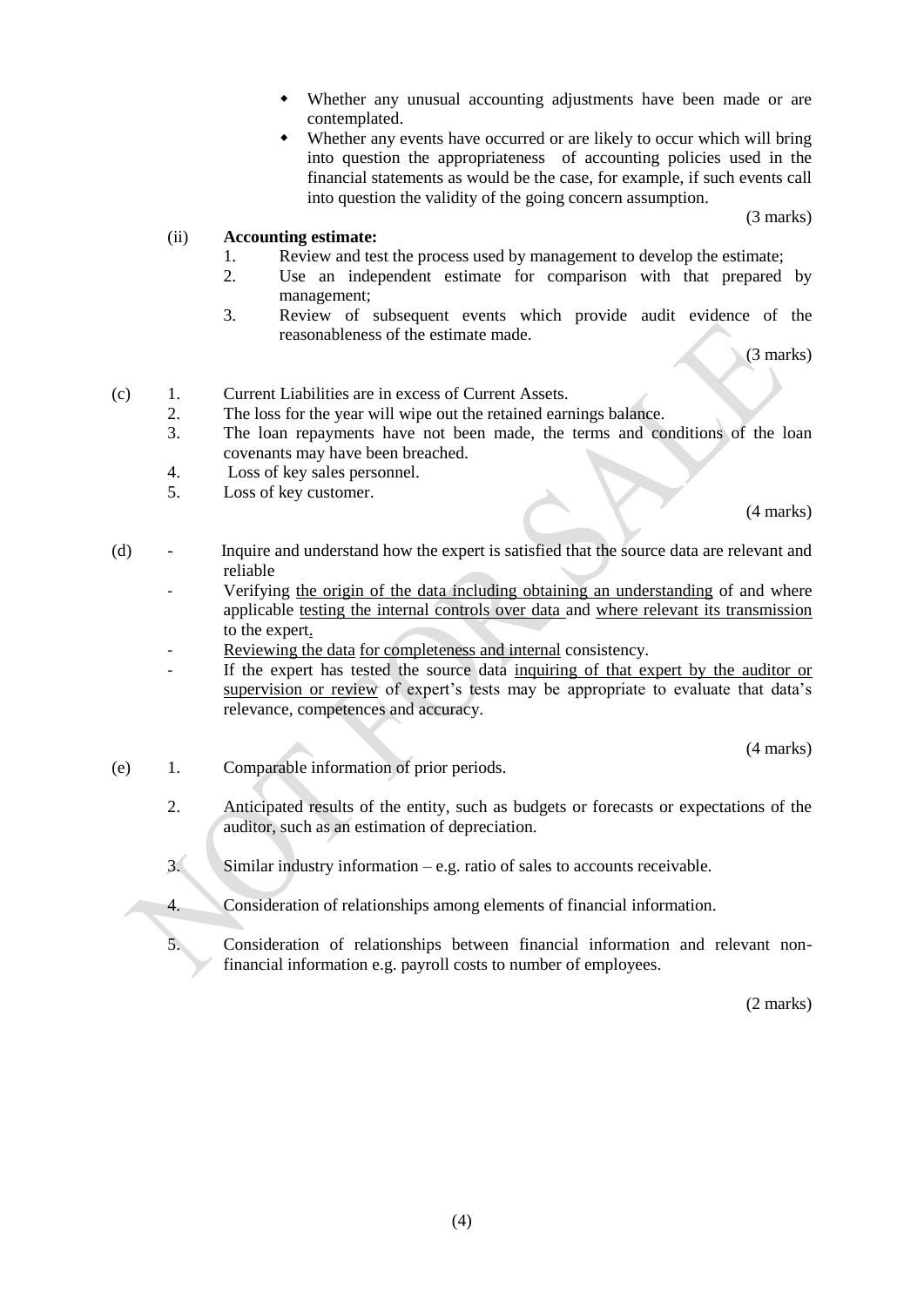(a) Since Mr. George was in-charge of the SLFRS implementation at Pubudu Enterprises, there will be a threat of him reviewing his own work since this is the  $1<sup>st</sup>$  financial year after implementing SLFRS. Accordingly, Mr. George is not independent with respect to Pubudu Enterprises due to self-review threat.

(4 marks)

(b) Since Mr. John had been working at ABC PLC, he will be familiar with the systems and controls of the entity and will be reviewing his own work and that will impair his independence towards ABC PLC due to familiarity threat/self review threat

(3 marks)

(c) When Mr. Dick's investments are at Big Money Finance PLC, he will have and interest towards the performance of the entity. Therefore, Mr. Dick is not independent with respect to Big Money Finance PLC due to self-interest threat.

> (3 marks) (Total 10 marks)

> > (4 marks)

#### **Answer No. 04**

- a. i. Cost vs. benefits
	- ii Non routine transactions not being covered
	- iii. Human errors
	- iv. Management override
	- v. Collusion

#### b.

- i. Relevant industry, regulatory, and other external factors including the applicable financial reporting framework
- ii. The nature of the entity, including:
	- 1. its operations;
	- 2. its ownership and governance structures;
	- 3. the types of investments that the entity is making and plans to make, including investments in special-purpose entities; and
	- 4. the way that the entity is structured and how it is financed to enable the auditor to understand the classes of transactions, account balances, and disclosures to be expected in the financial statements.
	- 5. The entity's selection and application of accounting policies, including the reasons for changes thereto.
	- 6. The entity's objectives and strategies, and those related business risks that may result in risks of material misstatement.
	- 7. The measurement and review of the entity's financial performance

(3 marks)

c.

(i)

- 1. No segregation of duties with respect to payroll functions which can result in paying salaries for non-existing employees
- 2. No authority levels in recruiting staff which can result in recruiting unnecessary staff or bias selections
- 3. Factory manager may not have adequate time to handle production related issues due to time spent on payroll functions
- 4. Amount paid through petty cash may not get recorded as salaries in the **ledgers**
- 5. Procedure on recording of attention of staff is not satisfactory. Or any other relevant weakness

(4 marks)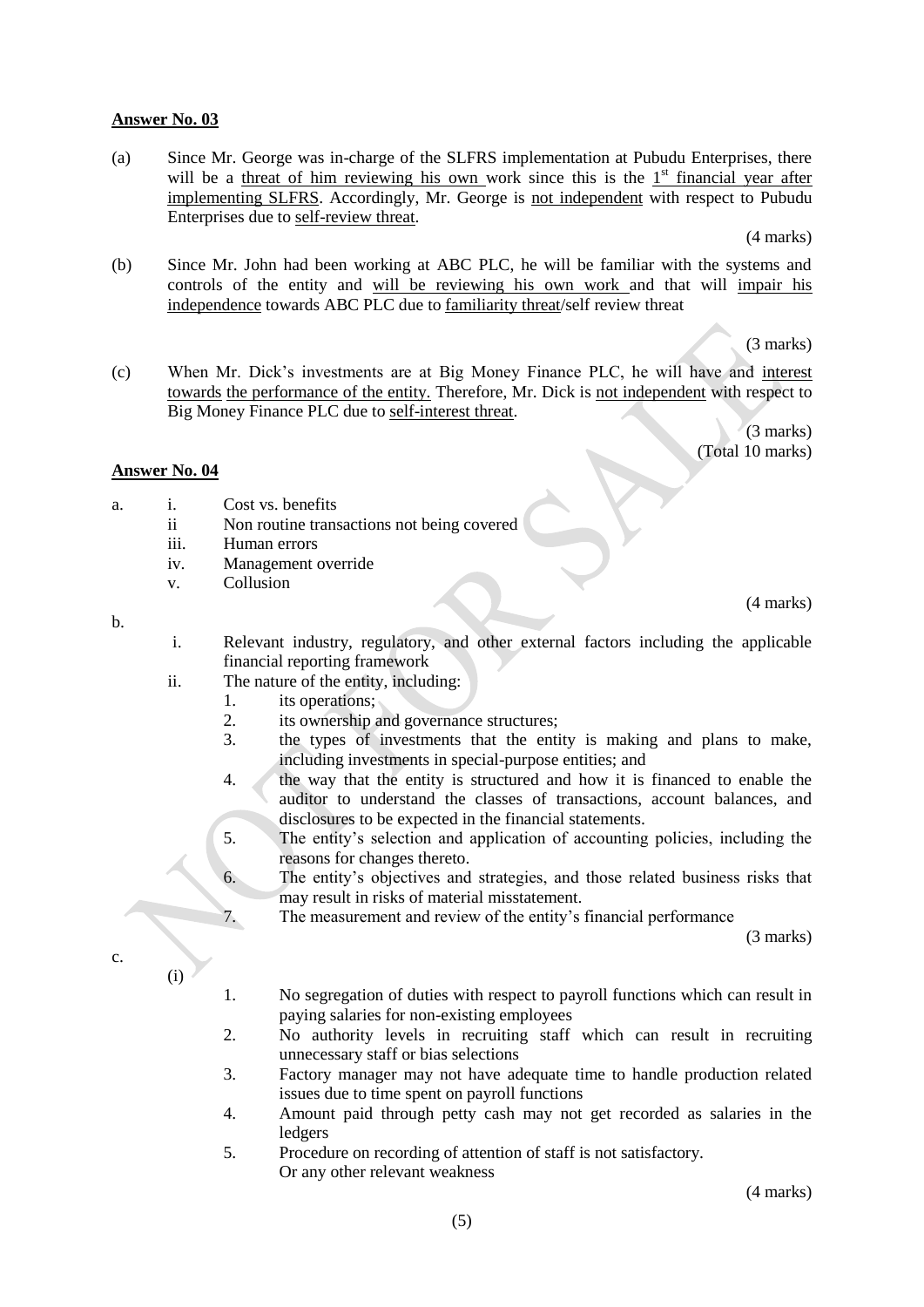- (ii)
- 1. Segregation of duties by obtaining the services of an attendance clerk to keep records
- 2. Implement an appropriate approval system with head office HR division in recruiting staff
- 3. Set limits in obtaining casual staff Any other relevant answer

(4 marks) (Total 15 marks)

#### **Answer No. 05**

(a)

- i. Significance of the potential misstatement in the assertion and the likelihood of its having a material effect, individually or aggregated with other potential misstatements, on the financial statements.
- ii. Effectiveness of management's responses and controls to address the risks.
- iii. Experience gained during previous audits with respect to similar potential misstatements.
- iv. Results of audit procedures performed, including whether such audit procedures identified specific instances of fraud or error.
- v. Source and reliability of the available information.
- vi. Persuasiveness of the audit evidence.
- vii. Understanding of the entity and its environment, including the entity's internal control

(4 marks)

(b)

- ii. Assessed risk
- iii. Degree of assurance expected

(3 marks)

- $(c)$
- (i) We were unable to obtain sufficient appropriate audit evidence in respect of investments in fixed deposits amounting to Rs. XXX stated in note x to the financial statements.

(4 marks)

(ii) The company had not accounted for its investment in accordance with the requirements of the Sri Lanka Accounting Standards. Had management accounted for investments as required by the applicable standards, the net profit and the net assets of the company would have been reduced by Rs. 203 million.

> (4 marks) (Total 15 marks)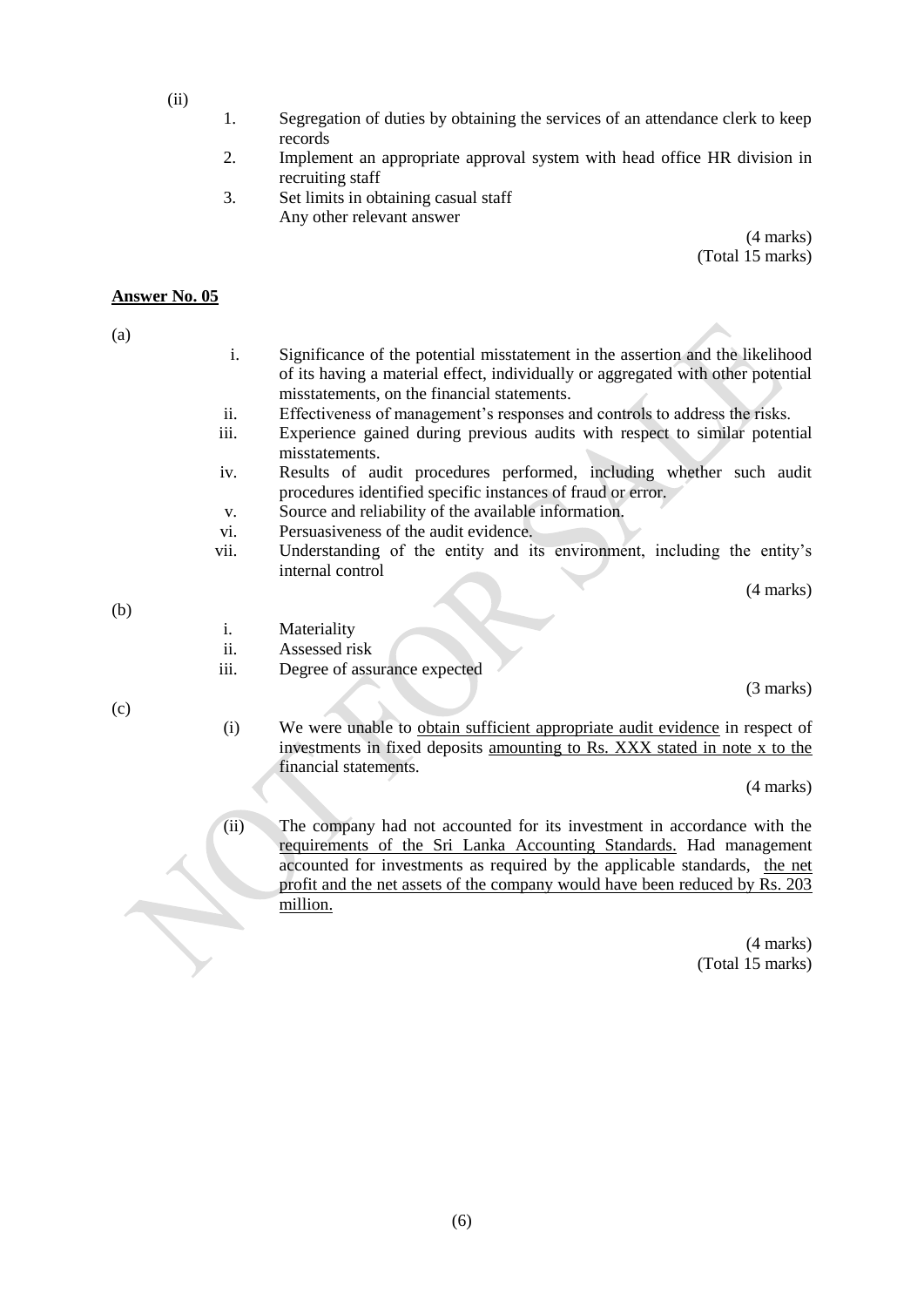(a)

### i. Consistent application of predefined business rules and perform complex calculations in processing large volumes of transactions or data ii. Enhance the timeliness, availability and accuracy of information iii. Facilitate additional analysis of information iv. Enhance the ability to monitor the performance of the entity's activities and its policies and procedures v. Reduce the risk that controls will be circumvented vi. Enhance the ability to achieve effective segregation of duties by implementing security controls in application, databases and operating systems (2 marks) i. The extent to which the computer is used in each significant accounting application ii. Complexity of the entity's computer operations iii. The organizational structure of the computer's processing activities

iv, The availability of data for evidential matter

(3 marks)

#### $(c)$

(b)

- i. Bank and legal confirmations obtained as part of the auditor's procedures;
- ii. Minutes of meetings of shareholders and of those charged with governance;
- iii. Third-party confirmations obtained by the auditor (in addition to bank and legal confirmations).
- iv. Entity income tax returns.
- v. Information supplied by the entity to regulatory authorities.
- vi. Shareholder registers to identify the entity's principal shareholders.
- vii. Statements of conflicts of interest from management and those charged with governance.
- viii. Records of the entity's investments and those of its pension plans.
- ix. Contracts and agreements with key management or those charged with governance.
- x. Significant contracts and agreements not in the entity's ordinary course of business.
- xi. Specific invoices and correspondence from the entity's professional advisors.
- xii. Life insurance policies acquired by the entity.
- xiii. Significant contracts re-negotiated by the entity during the period.
- xiv. Internal auditors' reports.
- xv. Documents associated with the entity's filings with a securities regulator (for example, prospectuses).

(5 marks)

#### (d)

i. New conditions or events had occurred that gave rise to the need for change in accounting estimates specifically, the technological changes

ii. Management intentions in changing accounting estimate and whether there are any plans for investing in new machinery within the next two years

(2 marks)

- (e) i. Integrity of principal owners, key management and those charged with governance of the entity
	- ii. Whether the engagement team is competent to perform the audit engagement and has the necessary capabilities, including time and resources
	- iii. Whether the firm and the engagement team can comply with relevant ethical requirements

(3 marks) (Total 15 marks)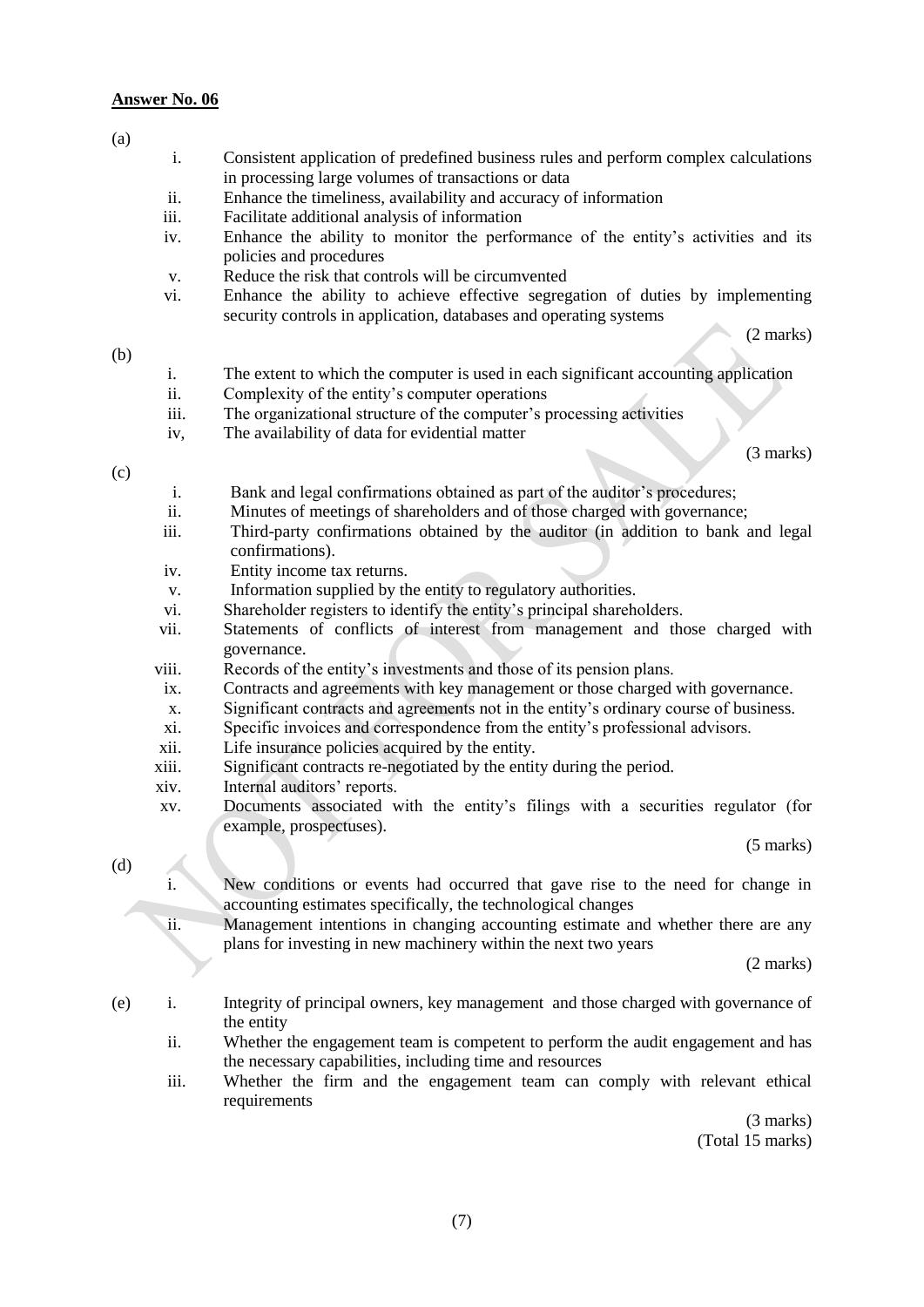#### (a)

(b)

- i. The nature of the entity
- ii. The purpose of the summary financial statements
- iii. The information needs of the intended users of the summary financial statements
- iv. Whether the applied criteria will result in summary financial statements that are not misleading in the circumstances.

(3 marks)

- i. Nature of the engagement including the fact that the procedures performed will not constitute an audit or a review and that accordingly no assurance will be expressed.
- ii. Stated purpose for the engagement.
- iii. Identification of the financial information to which the agreed-upon procedures will be applied.
- iv. Nature, timing and extent of the specific procedures to be applied.
- v. Anticipated form of the report of factual findings.
- vi. Limitations on distribution of the report of factual findings. When such limitation would be in conflict with the legal requirements, if any, the auditor would not accept the engagement.

(5 marks)

(c)

i. As evidence of the auditor's basis for a conclusion about the achievement of the overall objectives of the auditor

- ii. As evidence that the audit was planned and performed in accordance with SLAuSs and applicable legal and regulatory requirements.
- iii. Assisting the engagement team to plan and perform the audit.
- iv. Enabling the engagement team to be accountable for its work.
- v. Retaining a record of matters of continuing significance to future audits.
- vi. Enabling the conduct of quality control review and inspection in accordance with SLSOC1.
- vii. Enabling the conduct of external inspections in accordance with applicable, regulatory and other requirements.

(3 marks)

#### (d) The auditor cannot rely only on the management representation. Although written representations provide necessary audit evidence, they do not provide sufficient appropriate audit evidence on their own about any of the matters with which they deal. Therefore, auditor may consider a qualified opinion due to limitation of scope as sufficient appropriate audit evidence is not available.

(2 marks)

(e)

- i. Random selection of the sample items
- ii. The use of probability theory to evaluate sample results, including measurement of sampling risk.
- iii. Population should be homogeneous

(2 marks) (Total 15 marks)